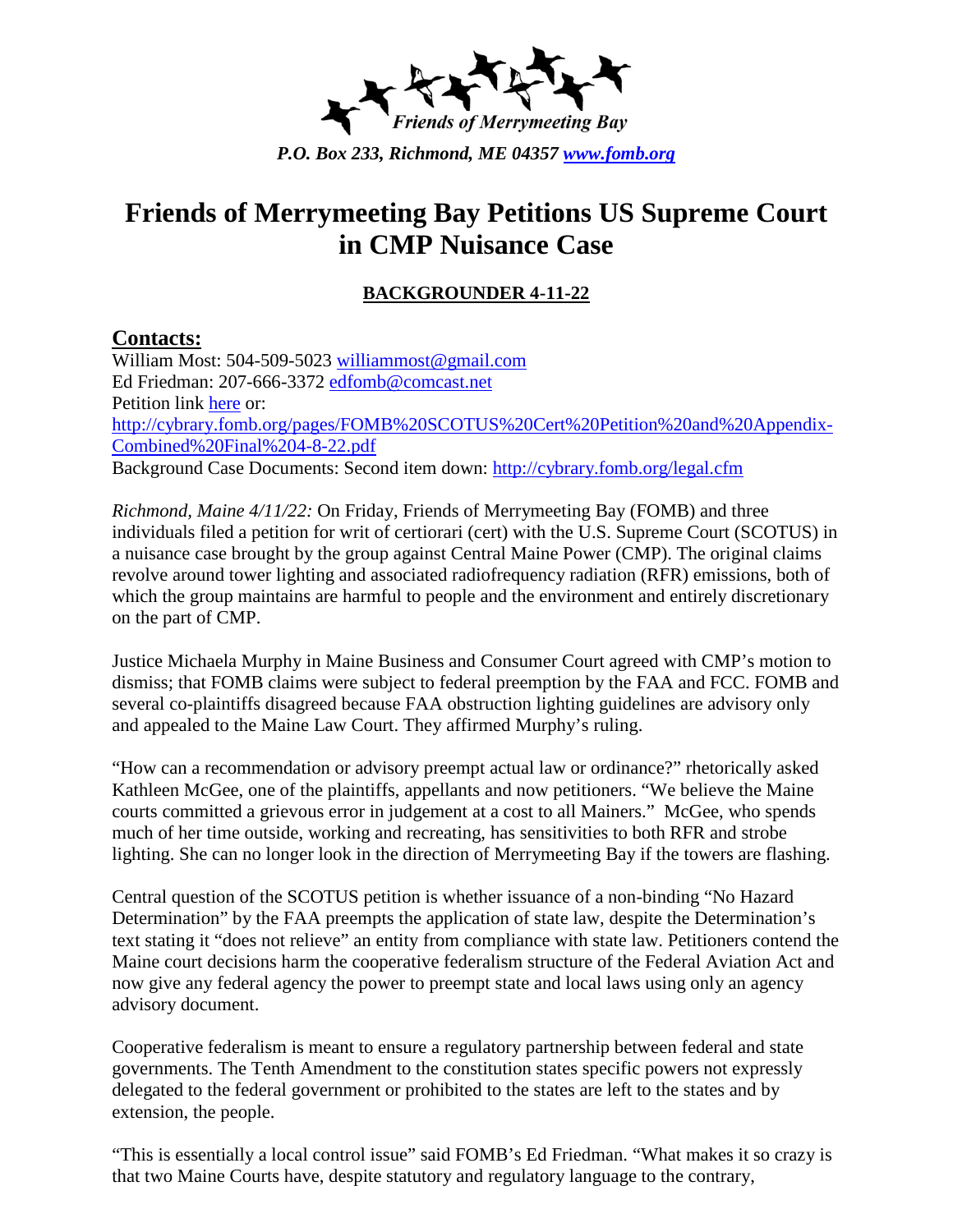unnecessarily (and unsolicited by the FAA), relinquished fundamental rights inherent to Maine and Mainers, to the feds."

For 80 years unlit towers stood at this power line crossing of the Kennebec River between Woolwich and Bath at the Chops even though air traffic in the area was far higher in post WWII years than now, when it is essentially non-existent. In their past iteration even the power lines themselves were never marked. In 2019, CMP replaced the towers and with no public notice or regulatory disclosure, the slightly higher new towers were lit with three levels of strobing lights, white in the daytime and red at night totaling 600 flashes per minute.

FOMB and other residents claim the lights destroy the Bay's previously dark sky and may adversely impact, birds, bats, insects and other important wildlife while also decreasing property values and causing seizures in anyone with photo-sensitive epilepsy. Plaintiffs have no objection to the passive marking balls now installed on a wire between the towers. Towers at this location would need to be 400' high to be considered de facto obstructions to air navigation. These are only 240' and minimum safe altitudes for airplanes are 1,000' above and 2,000' horizontally from the highest ground structures in a given area. The towers are also marked on aeronautical charts.

After nearly a year of complaints, CMP spent \$2,000,000 to install a radar-operated lighting control system to theoretically turn the lights on only when aircraft are within 3 miles and 1,000 vertical feet from the towers. Yet, overpowered radiofrequency radiation emissions from the radar, extend nearly 30 miles and in addition to aircraft, lights are triggered by precipitation and birds. In 2011, the World Health Organization classified this radiation as a possible human carcinogen and in 2018 the National Institutes of Health National Toxicology Program found whole body exposure to this low-level RFR showed clear evidence of heart tumors, some evidence of brain and adrenal tumors and significant increases in DNA damage to the frontal cortex of the brain in exposed male mice, the blood cells of female mice, and the hippocampus of male rats.

William Most, primary legal counsel for the group noted that "the Maine courts' decisions create real problems by undermining the structure of the Federal Aviation Act." Most, an experienced litigator believes this case may pose some far-reaching questions appealing to the Supreme Court. "Getting the U.S. Supreme Court to hear you is always a challenge," he said, "but we hope the Court will take up the issue and allow the plaintiffs to show how CMP's choices hurt CMP's neighbors."

In 2001 Merrymeeting Bay was designated a Globally Important Bird Conservation Area by the American Bird Conservancy. The original complaint cites various scientific studies detailing how both CMP's Chops tower lighting and microwave transmitting radar may be particularly egregious to the Bay's vital bird, bat and insect populations.

Collen Moore, a third petitioner, lives in her small home at the mouth of the Androscoggin just across from the towers. As a competitive canoe racer she spends hours on the Bay practicing and is directly affected daily by both lights and radiation, both of which she is sensitive to. "What CMP has done to the Bay is unconscionable," Moore said. "For the  $4<sup>th</sup>$  year in a row they have come up last in JD Power's utility customer service survey and it's no surprise, given the way they continually stomp on Mainers and our outstanding environment."

FOMB has suggested quite a few zero-impact and low or no-cost alternatives to lighting and radar from just turning the lights off, to passive aircraft detection and or pilot controlled lighting but all were rejected by CMP. For many including Representative Seth Berry, this leads to an inescapable conclusion: